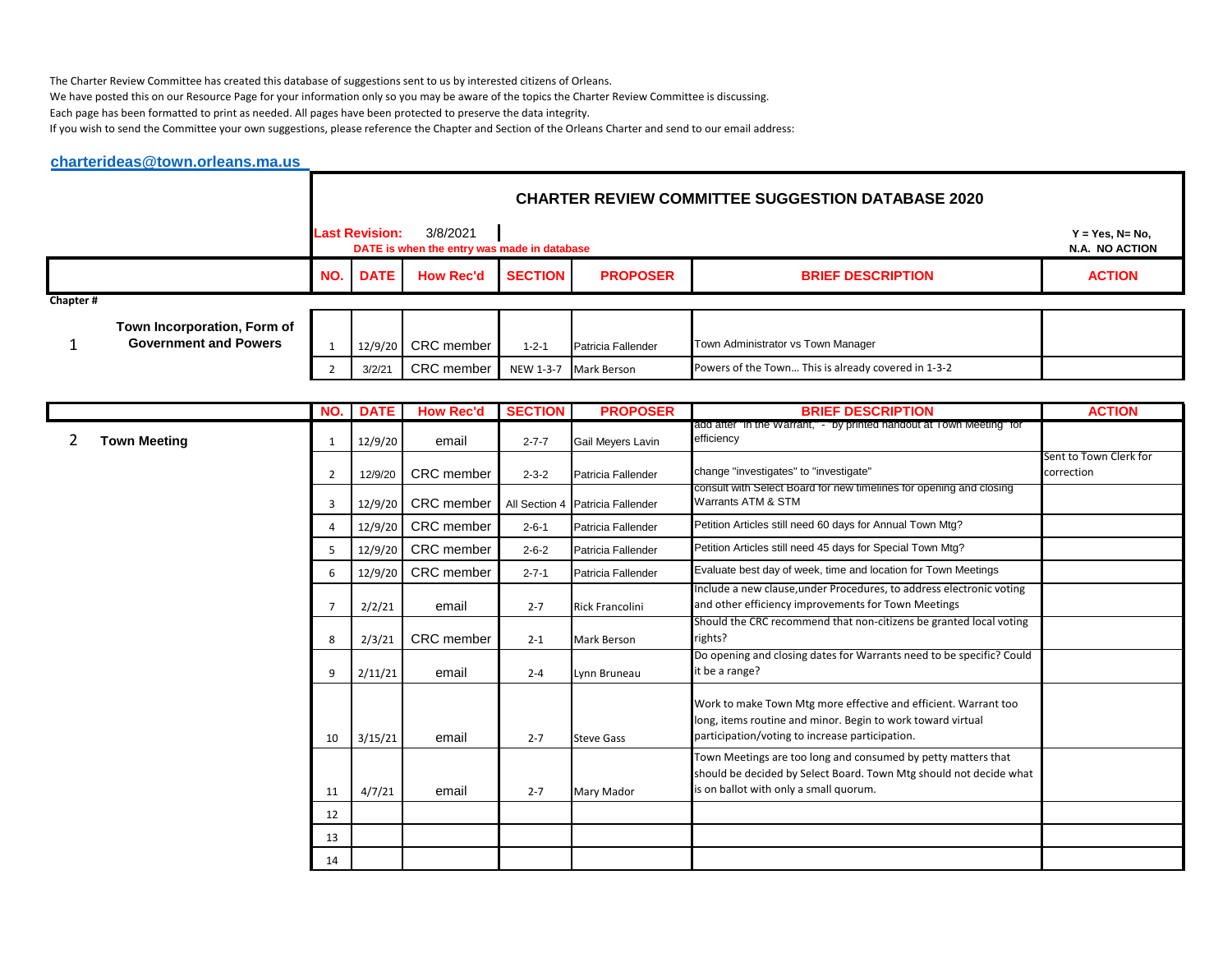|   |                                          | NO.            | <b>DATE</b> | <b>How Rec'd</b>      | <b>SECTION</b>      | <b>PROPOSER</b>                  | <b>BRIEF DESCRIPTION</b>                                                                                                                   | <b>ACTION</b>          |
|---|------------------------------------------|----------------|-------------|-----------------------|---------------------|----------------------------------|--------------------------------------------------------------------------------------------------------------------------------------------|------------------------|
| 3 | <b>Board of Selectmen - Select Board</b> | 1              | 12/9/20     | CRC member            | $3 - 3 - 4$         | M.Berson & Jfuller               | Emergency Preparedness Plan - Unusual Circumstances (Evacuations)                                                                          |                        |
|   |                                          | $\overline{2}$ | 12/9/20     | CRC member            | $3 - 9 - 2$         | Mark Berson                      | add "Climate Change/Global Warming Committee" (ref. new 6-12-1)                                                                            |                        |
|   |                                          |                |             |                       |                     |                                  | Insert a section that would direct the Select Board to adopt a Code of                                                                     |                        |
|   |                                          |                |             |                       |                     |                                  | Conduct for the Town of Orleans (CRC discussion and concensus to add                                                                       |                        |
|   |                                          | 3              | 1/4/21      | CRC member            | $3-2$ new           | Mark Berson                      | this to database on 1/4/21)                                                                                                                |                        |
|   |                                          |                |             |                       |                     |                                  |                                                                                                                                            |                        |
|   |                                          |                |             |                       |                     |                                  | How does the Select Board control how the TA implements its policies?<br>It looks like SB can only suggest after establishing a policy.    |                        |
|   |                                          | $\overline{4}$ | 1/31/21     | email                 |                     | <b>Orleans Resident</b>          | Add new clause directing Select Board to develop and adopt a Code of                                                                       |                        |
|   |                                          | 5              | 2/1/21      | CRC mtg Input         | <b>NEW 3-8-5</b>    | <b>CRC Consensus</b>             | Conduct for the Town of Orleans.                                                                                                           |                        |
|   |                                          |                |             |                       |                     |                                  | Can the compensation for the Select Board members and Chairperson<br>be indexed so that it can be changed in between Charter updates if so |                        |
|   |                                          | 6              |             | email                 |                     |                                  | desired?                                                                                                                                   |                        |
|   |                                          |                | 2/11/21     |                       | $3 - 1 - 4$         | Lynn Bruneau                     | Change parameters for IMA regarding \$ amounts and duration.                                                                               |                        |
|   |                                          | 7              | 2/11/21     | email                 | $3 - 5 - 3$         | Lynn Bruneau                     | Perhaps delete from Charter                                                                                                                |                        |
|   |                                          |                |             |                       |                     |                                  | Language for General Code of Conduct and Code of Conduct for Select                                                                        |                        |
|   |                                          |                |             |                       |                     |                                  | Board provided as suggested draft to Select Board. Not to be included                                                                      |                        |
|   |                                          | 8              |             | 8/2-3/2021 CRC member |                     | New 3-8-5 Mark Berson            | in Code of Conduct Charter Article.                                                                                                        |                        |
|   |                                          |                |             |                       |                     |                                  | How are the Charter, By-laws and rules and regulations reviewed and                                                                        |                        |
|   |                                          | q              | 3/9/21      | <b>CRC</b> member     |                     | 3-3-3 & 3-8-4 Patricia Fallender | enforced?                                                                                                                                  |                        |
|   |                                          | 10             |             |                       |                     |                                  |                                                                                                                                            |                        |
|   |                                          | 11             |             |                       |                     |                                  |                                                                                                                                            |                        |
|   |                                          | NO.            | <b>DATE</b> | <b>How Rec'd</b>      | <b>SECTION</b>      | <b>PROPOSER</b>                  | <b>BRIEF DESCRIPTION</b>                                                                                                                   | <b>ACTION</b>          |
| 4 | The Town Administrator                   | 1              |             | 12/9/20 CRC mtg Input | <b>All Sections</b> |                                  | Town Administrator vs Town Manager (responsibilities and duties) - Mtg<br>with TA John Kelly                                               |                        |
|   |                                          |                |             |                       |                     |                                  | What failsafes are there if a new TA or TM takes advantage of the                                                                          |                        |
|   |                                          | 2              | 1/31/21     | email                 |                     | <b>Orleans Resident</b>          | breadth of power given in the Charter job description?                                                                                     |                        |
|   |                                          | 3              |             |                       |                     |                                  |                                                                                                                                            |                        |
|   |                                          | $\overline{4}$ |             |                       |                     |                                  |                                                                                                                                            |                        |
|   |                                          | NO.            | <b>DATE</b> | <b>How Rec'd</b>      | <b>SECTION</b>      | <b>PROPOSER</b>                  | <b>BRIEF DESCRIPTION</b>                                                                                                                   | <b>ACTION</b>          |
| 5 | <b>Elected Town Boards and Officers</b>  | 1              | 12/9/20     | CRC member            | All Sections        | <b>Mark Berson</b>               | Elected vs Appointed Members of Town Board/Committees                                                                                      |                        |
|   |                                          | $\overline{2}$ | 12/9/20     | CRC member            | $5 - 9 - 2$         | Jon Fuller                       | Old Kings Highway District Committee                                                                                                       |                        |
|   |                                          |                |             |                       |                     |                                  | Add word "bodies" in first line so that clause reads "vacancies in                                                                         |                        |
|   |                                          |                |             |                       |                     |                                  | elected Town multi-member bodies other than the Board of<br>Selectmen"                                                                     |                        |
|   |                                          | 3              | 2/11/21     | email                 | $5 - 2 - 1$         | Lynn Bruneau                     | Delete extraneous (2/3 vote required) from end of this clause. Appears                                                                     |                        |
|   |                                          |                |             |                       |                     |                                  | to be wording from Warrant vote that was left on by mistake from                                                                           | Sent to Town Clerk for |
|   |                                          | 4              | 2/11/21     | email                 | $5 - 3 - 1$         | Lynn Bruneau                     | 2017 amendment                                                                                                                             | correction             |
|   |                                          | 5              |             |                       |                     |                                  |                                                                                                                                            |                        |
|   |                                          | 6              |             |                       |                     |                                  |                                                                                                                                            |                        |
|   |                                          | NO.            | <b>DATE</b> | <b>How Rec'd</b>      | <b>SECTION</b>      | <b>PROPOSER</b>                  | <b>BRIEF DESCRIPTION</b>                                                                                                                   | <b>ACTION</b>          |
| 6 | <b>Appointed Multi-Member Bodies</b>     | 1              | 12/9/20     | CRC member            | All Sections        | Mark Berson                      | Elected vs Appointed Members of Town Board/Committees                                                                                      |                        |
|   |                                          | $\overline{2}$ | 12/9/20     | CRC member            | <b>NEW</b>          | Mark Berson                      | New Section!! Climate Change/Global Warming Committee                                                                                      |                        |
|   |                                          | 3              | 12/9/20     |                       | <b>NEW</b>          | Citizen?                         | New Section!! Police Department Oversight Committee                                                                                        |                        |
|   |                                          |                |             |                       |                     |                                  |                                                                                                                                            |                        |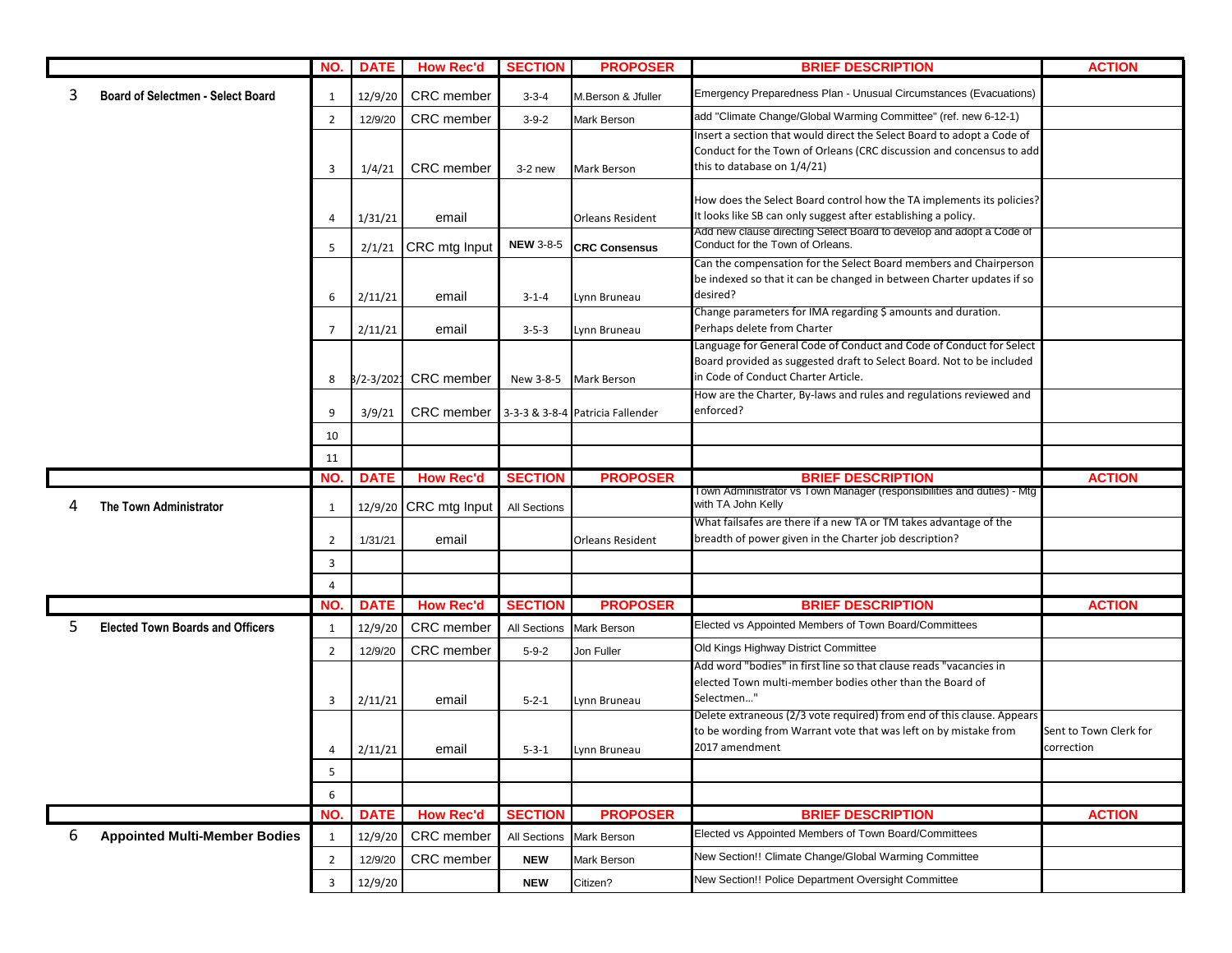|   |                                                   | 4              | 12/9/20     | CRC member                 | <b>NEW</b>               | Jon Fuller             | New Section!! Affordable Housing Committee and Trust                                                                                     |                        |
|---|---------------------------------------------------|----------------|-------------|----------------------------|--------------------------|------------------------|------------------------------------------------------------------------------------------------------------------------------------------|------------------------|
|   |                                                   |                |             |                            |                          |                        | New Section!! The Recreation Advisory Committee would like to expand<br>its scope and become a Recreation Commisssion                    |                        |
|   |                                                   | 5              | 1/13/21     | email                      | <b>NEW</b>               | Tracy Murphy, Chm RA   | Select Board should be sure to appoint multi-member body members to                                                                      |                        |
|   |                                                   | 6              | 1/12/21     | email                      |                          | Robert Cunningham      | overlapping terms                                                                                                                        |                        |
|   |                                                   |                |             |                            |                          |                        | There seem to be too many committees and not enough volunteers.<br>Having a few committees with important deliverables for the Town is a |                        |
|   |                                                   | $\overline{7}$ | 1/12/21     | email                      |                          | Robert Cunningham      | much better option                                                                                                                       |                        |
|   |                                                   |                |             |                            |                          |                        | Increase Board of Water and Sewer Commisssioners to 5 regular                                                                            |                        |
|   |                                                   |                |             |                            |                          |                        | Members, 2 Alternates and 1 each Planning Board and Board of Health                                                                      |                        |
|   |                                                   | 8              | 1/19/21     | email                      | $6 - 8 - 2$              | Dick Hartmann ChBWSO   | Representatives.<br>Change "Conservation Commission" title to "Conservation Committee'                                                   |                        |
|   |                                                   | 9              | 1/4/21      | CRC member                 | 6-4-1 & 6-4-2 Jon Fuller |                        | (check MGL statute)                                                                                                                      |                        |
|   |                                                   |                |             |                            |                          |                        | Change "Board of Water and Sewer Commissioners" title to "Water                                                                          |                        |
|   |                                                   | 10             | 1/4/21      | CRC member                 | $6-8$                    | Jon Fuller             | and Sewer Board"                                                                                                                         |                        |
|   |                                                   | 11             | 1/4/21      | CRC member                 | $6 - 10 - 1$             | Jon Fuller             | Change "Historical Commission" title to "Historical Committee"                                                                           |                        |
|   |                                                   |                |             |                            |                          |                        | Add the words "and vote" to clarify that associate members acting in                                                                     |                        |
|   |                                                   | 12             | 2/10/21     | email                      | $6 - 4 - 1$              | John Jannell Cons Comi | the absence of regular Cons Comm members have that ability.                                                                              |                        |
|   |                                                   | 13             | 2/14/21     | CRC member                 | $6 - 4 - 1$              | Patricia Fallender     | correct spelling in last sentence by changing "even" to "event"                                                                          |                        |
|   |                                                   | 14             | 2/15/21     | CRC member                 | <b>New 6-9-2</b>         | Mark Berson            | Add here regarding amending Charter but already covered by clause 10-<br>$1 - 1$                                                         |                        |
|   |                                                   |                |             |                            |                          |                        | Should reference to "sewer rates" be clarified to reflect "taxes and                                                                     |                        |
|   |                                                   | 15             | 2/11/21     | email                      | $6 - 8 - 3$              | Lynn Bruneau           | betterment fees" or just be more generic?<br>delete line "{Amended 5-12-2014 ATM, Art.26} as not relevant to this                        | Sent to Town Clerk for |
|   |                                                   | 16             | 3/1/21      | CRC member                 | $6 - 10 - 1$             | Patricia Fallender     | clause                                                                                                                                   | correction             |
|   |                                                   |                |             |                            |                          |                        | Consider adding a Recreation representative to the Community                                                                             |                        |
|   |                                                   |                |             |                            |                          |                        | Preservation Committee since it is now an eligible funding category                                                                      |                        |
|   |                                                   | 17             | 3/5/21      | email                      | $6 - 11 - 1$             | Rick Francolini        | under the Community Preservation Act.                                                                                                    |                        |
|   |                                                   | 18             |             |                            |                          |                        |                                                                                                                                          |                        |
|   |                                                   | 19             |             |                            |                          |                        |                                                                                                                                          |                        |
|   |                                                   | NO.            | <b>DATE</b> | <b>How Rec'd</b>           | <b>SECTION</b>           | <b>PROPOSER</b>        | <b>BRIEF DESCRIPTION</b>                                                                                                                 | <b>ACTION</b>          |
| 7 | <b>Citizen Participation, Elections and Recal</b> | $\mathbf{1}$   | 12/9/20     |                            | $7 - 1 - 2$              | Jon Fuller?            | Use of Public Hearings                                                                                                                   |                        |
|   |                                                   |                |             |                            |                          |                        | Orleans needs to implement and sustain a Communications Strategy<br>by funding a user friendly website, better email and phone           |                        |
|   |                                                   | $\overline{2}$ | 2/8/21      | email                      | $7 - 1 - 1$              | Joan Francolini        | communications, and social media platforms.                                                                                              |                        |
|   |                                                   |                |             |                            |                          |                        |                                                                                                                                          | Sent to Town Clerk for |
|   |                                                   | 3              | 3/1/21      | <b>CRC</b> member          | $7 - 1 - 1$              | Patricia Fallender     | change first word of fourth line from "appropriated" to "appropriate"                                                                    | correction             |
|   |                                                   | $\overline{4}$ |             |                            |                          |                        |                                                                                                                                          |                        |
|   |                                                   | 5              |             |                            |                          |                        |                                                                                                                                          |                        |
|   |                                                   |                |             | NO. DATE How Rec'd SECTION |                          | <b>PROPOSER</b>        | <b>BRIEF DESCRIPTION</b>                                                                                                                 | <b>ACTION</b>          |
| 8 | <b>Financial Provisions and Procedures</b>        | $\mathbf{1}$   |             |                            |                          |                        |                                                                                                                                          |                        |
|   |                                                   | $\overline{2}$ |             |                            |                          |                        |                                                                                                                                          |                        |
|   |                                                   |                |             |                            |                          |                        |                                                                                                                                          |                        |
|   |                                                   | 3              |             |                            |                          |                        |                                                                                                                                          |                        |
|   |                                                   | 4              |             |                            |                          |                        |                                                                                                                                          |                        |
|   |                                                   | 5              |             |                            |                          |                        |                                                                                                                                          |                        |
|   |                                                   | NO.            | <b>DATE</b> | <b>How Rec'd</b>           | <b>SECTION</b>           | <b>PROPOSER</b>        | <b>BRIEF DESCRIPTION</b>                                                                                                                 | <b>ACTION</b>          |